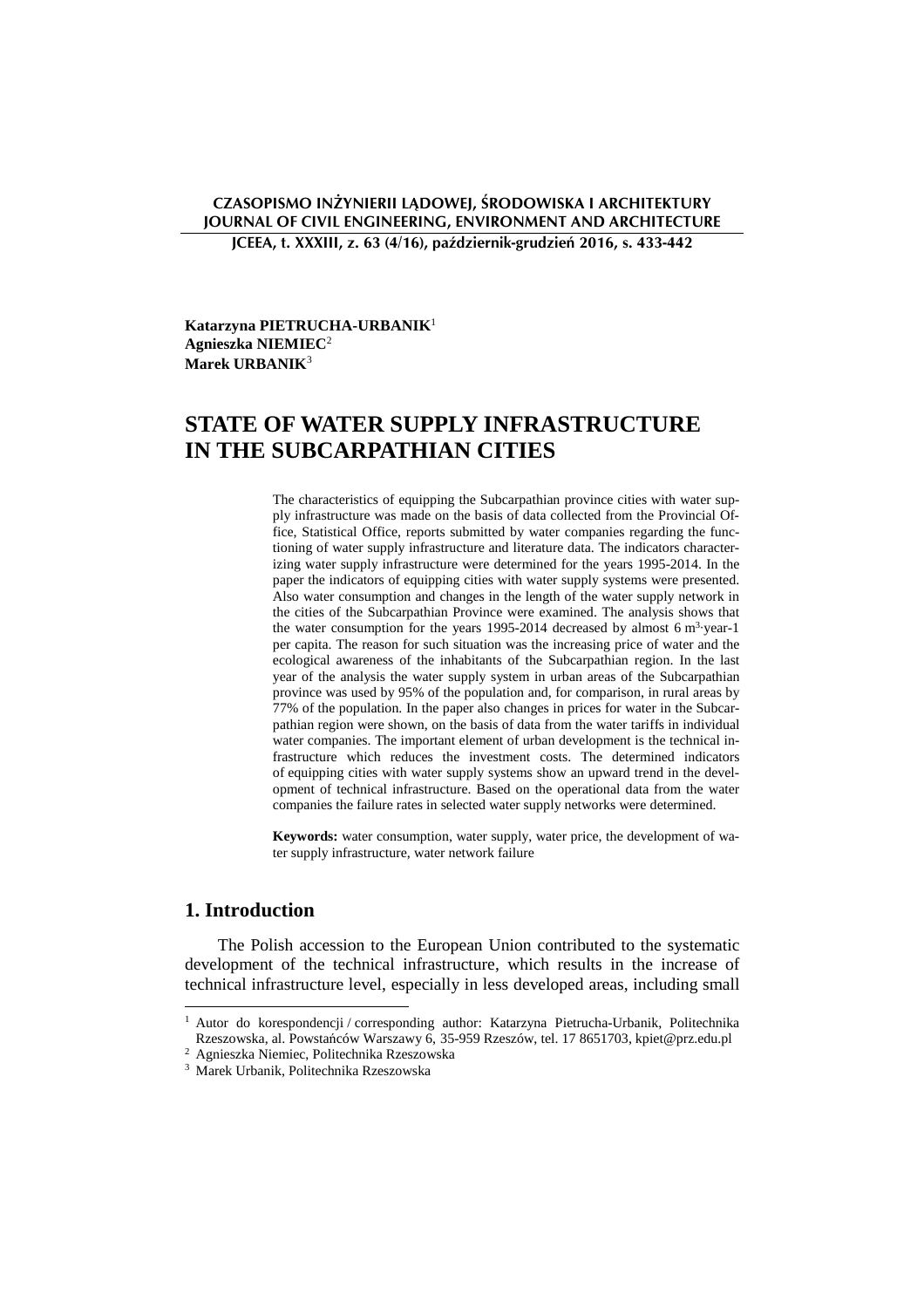towns. In recent times the significant changes associated with the development of water supply infrastructure can be noticed, which had a significant impact on developing water supply network, what is indicated in numerous works [2-8].

People always seek to improve their living standards in different areas of life. Undoubtedly one of the factors contributing to the improvement of living standards is a level of development of water supply infrastructure. Access to tap water will not only increase living standards, but also contributes to the attractiveness of the property, the development of new investments in given region and excludes the additional costs of investment in technical infrastructure [10, 11]. Water supply through collective water supply system should meet certain requirements, related, among others, to the quality and the appropriate pressure of delivered water.

The Subcarpathian Province was established in 1999 under the act on a three-tier administrative division of the country, through connecting three provinces: Rzeszow, Przemysl and Krosno and parts of Tarnow and Tarnobrzeg provinces. Subcarpathian covers an area of 18,000 km<sup>2</sup>, about 6% of Polish territory and is inhabited by 2,129 million people (approx. 5,53% of the Polish population). Cities are inhabited by 41.35% of the total population. The analysis of the age and material structure of water supply system, depending on the size of the water supply system in Subcarpathian, was presented in the paper [1]. The oldest water supply pipelines are located in cities with more than 20 thousand residents, most pipes are over 26 years old, while 80% of all pipes are less than 25 years old and are in cities with 5 to 10 thousand residents. In the construction of water pipes dominate material of PE and PVC, in the large cities appears grey cast iron, previously used for constructing water supply systems, constituting 51% of the mains and 18% of the distributional pipes [1].

Ensuring proper level of water supply infrastructure development is an important factor in economic development in accordance with applicable regulations.

# **2. Equipping cities of the Subcarpathian province with water supply networks**

In recent years there has been a significant increase in the length of water supply network in individual cities of the Subcarpathian province. It is due to rapid expansion of cities and increasing living standards. The increase in the length of the water supply system in urban areas in the years 1995-2014 amounted to 182% and for the whole Subcarpathian to 196% (approx. 1300 km). As a point of reference it was assumed that in 1995 the total pipe length was 100%.

The characteristic values related to the degree of equipping cities with water supply networks, depending on the number of inhabitants, are presented in Table 1.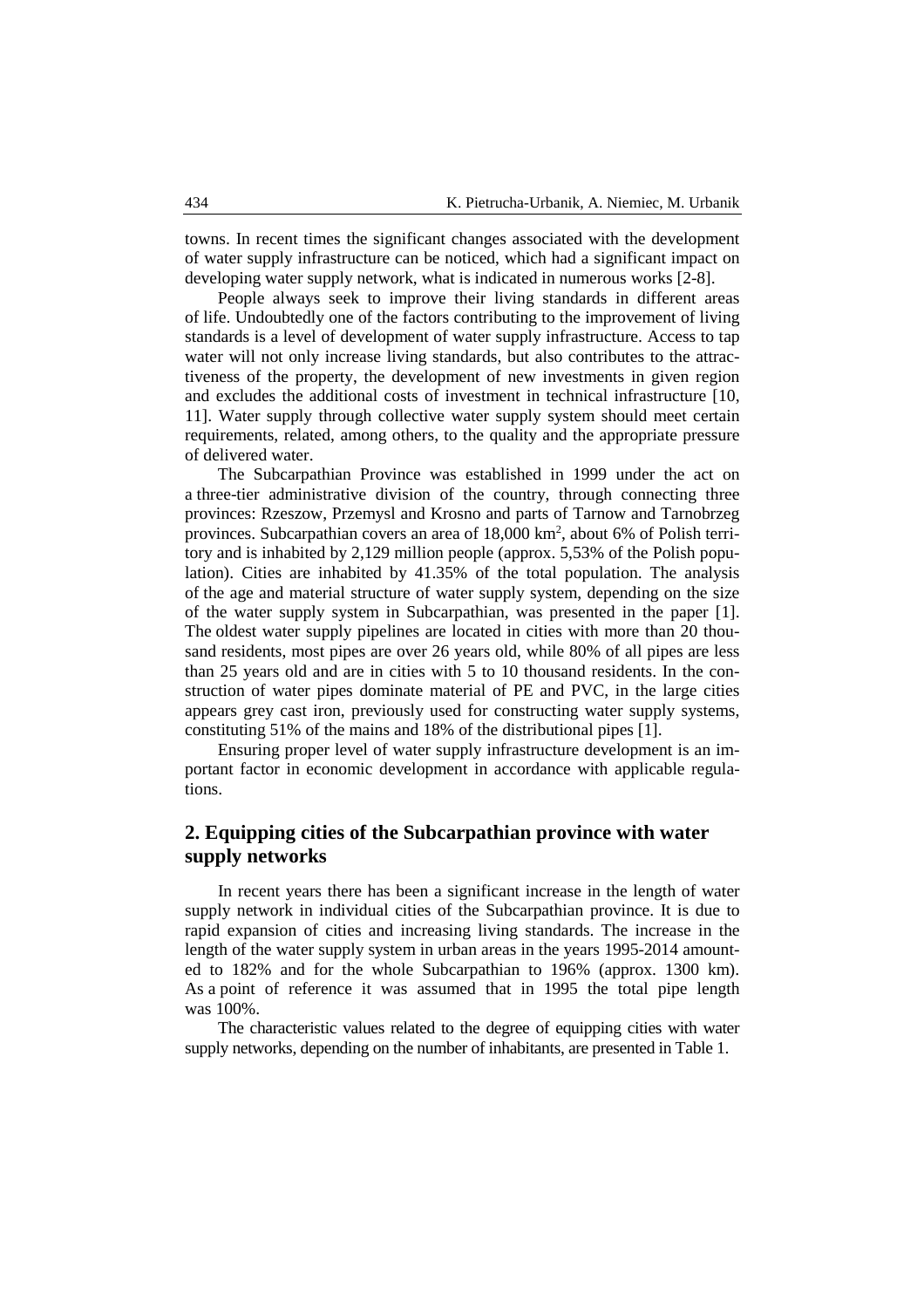Table 1. The average length of water supply network per one inhabitant in the cities of the Subcarpathian province in 2014

Tabela 1. Średnia długość sieci wodociągowej przypadającej na jednego mieszkańca w miastach województwa podkarpackiego w 2014 roku

|                                                                                  | Number of urban residents |            |             |             |              |                   |       |
|----------------------------------------------------------------------------------|---------------------------|------------|-------------|-------------|--------------|-------------------|-------|
| Specification                                                                    | 5000<br>poniżej           | 5000-10000 | 10000-20000 | 20000-50000 | 50000-100000 | powyżej<br>100000 | Total |
| Total number of cities                                                           | 20                        | 14         | 7           | 6           | 3            |                   | 51    |
| Length of water supply network<br>falling per one inhabitant, m·Mk <sup>-1</sup> | 0,21                      | 0,95       | 1,7         | 2,03        | 3,52         | 5,54              | 2,33  |

With the increase of the water supply network length the number of connections to buildings also increases. In the last year the network length falling per capita amounted to  $3.25 \text{ m} \cdot \text{M} \text{k}^{-1}$ , whereas the length of the water supply system per unit area was 25,01 m·ha (Fig. 1).



Fig. 1. Summary of the average length of water supply network per unit area and corresponding to it density of population in the cities of the Subcarpathian region in 2014

Rys. 1. Zestawienie średniej długości sieci wodociągowej przypadającej na jednostkę powierzchni oraz odpowiadającej im gęstości zaludnienia w miastach województwa podkarpackiego w 2014 roku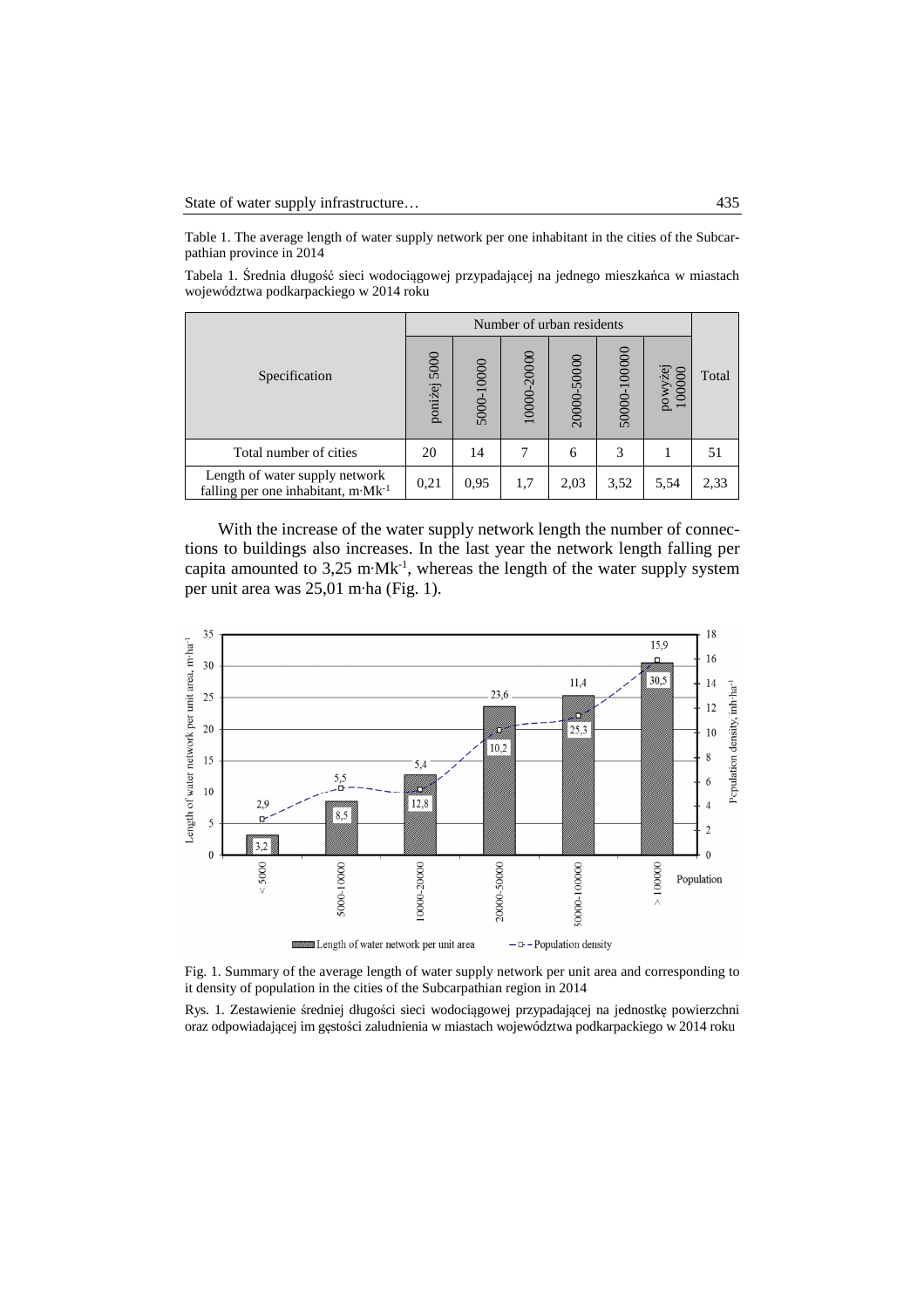Both, the indicator of equipping with water supply network and the indicator of water use, are very useful in performing the analysis of prices and costs associated with the construction and the use of water supply network in cities with different numbers of inhabitants [3, 4]. The cities of with the longest length of the water distribution network in 2014 included: Rzeszów (536,9 km), Krosno (184,9 km), Tarnobrzeg (177 km), Mielec (170,3 km), Jasło (151,3 km), Przemyśl (149,7 km), Dębica (134,2 km), Nisko (104,2 km), Jarosław (103,6 km) and Sanok (100,1 km). For comparison, the cities with the shortest length of the water supply network included: Kołaczyce (4,1 km), Iwonicz Zdrój (4,4 km), Nowa Sarzyna (5,7 km), Lesko (6 km), Narol i Cieszanów (7,7 km), Dukla (9 km) oraz Oleszyce (9,1 km).

A clear indicator for describing the operation of water supply systems is the intensity of network load which can be determined as the average daily demand for water by the length of water supply network. In the cities of the Subcarpathian province it was  $26,25 \text{ m}^3 \cdot d^{-1} \cdot \text{km}^{-1}$  (fall from 65,79 m<sup>3</sup> $\cdot d^{-1} \cdot \text{km}^{-1}$  in 1995), in comparison in rural areas it was  $5{,}65 \text{ m}^3 \text{·d}^{-1} \text{·km}^{-1}$  (Fig. 2).



Fig. 2. Summary of the intensity of water network load in rural areas and in the cities in the years 1995-2014

Rys. 2. Zestawienie intensywności obciążenia sieci wodociągowej na obszarach wiejskich oraz w miastach w latach 1995-2014

Analysis of the dependence between number of inhabitants per 1 km of water supply network in the cities of the Subcarpathian region and the intensity of the network load showed an obvious correlation of 60%, confirming that the more residents the higher indicator of the intensity. By using this dependence, the level of water losses in the water supply system can be specified and the assessment of state of water supply in the given city compared to similar water supply systems, can be made.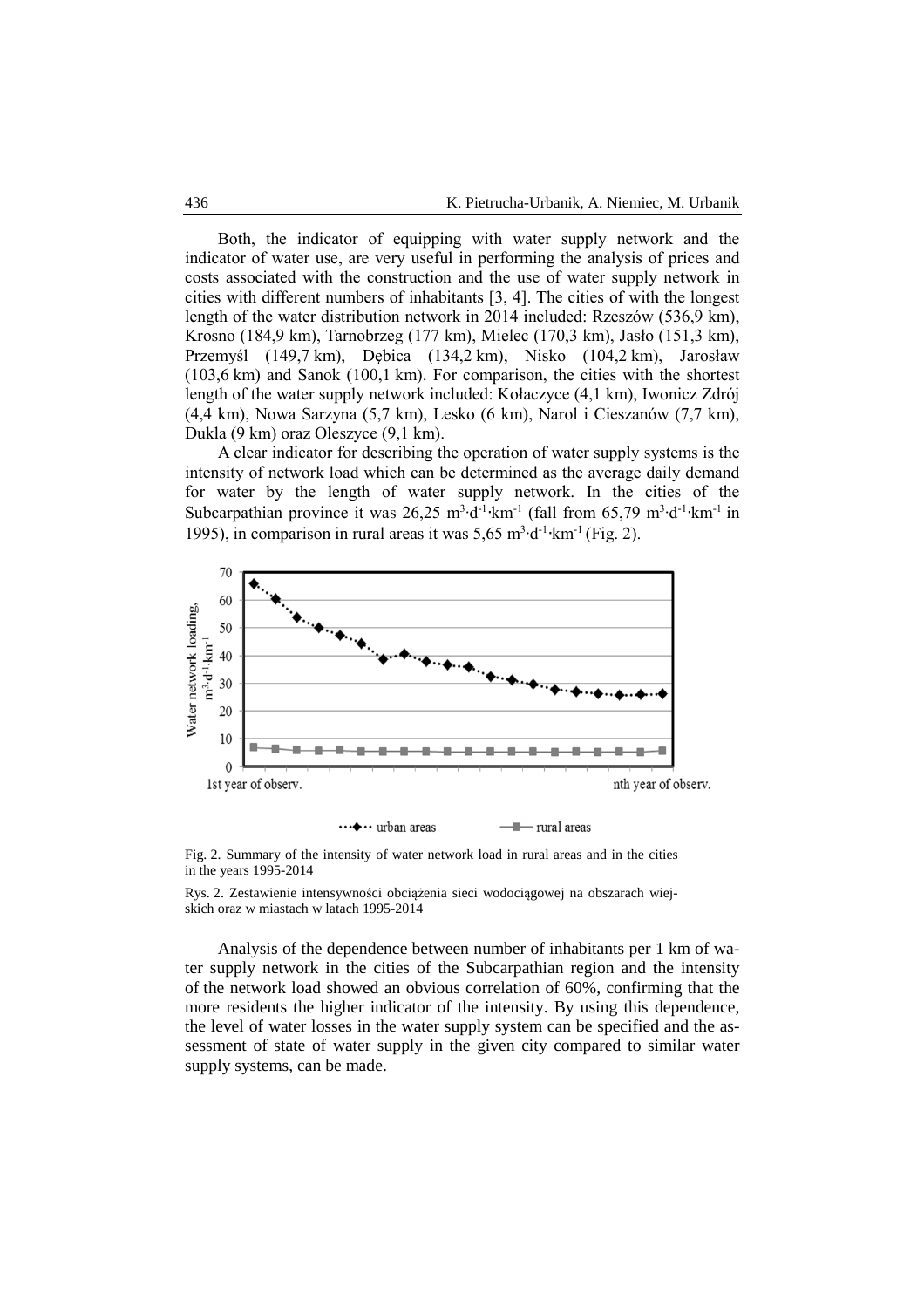### **3. Water consumption in the cities in the Subcarpathian region**

The greatest impact on water consumption in households had the number of residents. Over the years, this dependence has changed depending on the equipping households with water facilities, such as dishwashers, washing machines, fittings. In recent years, a significant decrease in water consumption, caused by the increase of water price and the use of water saving equipment, is noticed. The average consumption of water in cities varied at the level  $20,04-27,2 \text{ m}^3 \cdot \text{M}^{-1} \cdot \text{rok}^{-1}$ . Such fluctuations in the levels of water consumption in cities are caused by rising prices of water and increasing operating costs of the whole water network. Habits of residents vary from year to year, which also results in fluctuations in the value of indicators of water consumed by residents for the living purpose. Changeability of the water consumption is also affected by other factors not directly related to human activities, such as seasons, holidays and temperature differences.

Different values of the indicators showing the use of water supply network in the cities of the Subcarpathian province are one of the causes of differentiated prices for water in rural areas and in the cities. The analysis shows that in the cities with a population of more than 100 000, the water consumption is significantly lower than in the small towns of less than 5 thousand residents (20 cities with an average water consumption per capita of  $25.73 \text{ m}^3 \cdot \text{M}^{-1} \cdot \text{rok}^{-1}$ ). For the 14 cities with a population from 5 to 10 thousand, the average water consumption was  $20,56 \text{ m}^3 \cdot \text{M}^{-1} \cdot \text{rok}^{-1}$ .

With the increase in the development of water supply infrastructure in the Subcarpathian province cities the water consumption decreased. One of the reasons of such situation is the water price. Many cities explains the increases in water price by the significant investment of the infrastructure. The Constitutional Tribunal ordered the Members of the Polish Parliament to clarify the calculation for water charges. Considering the water price, Rzeszów, the largest city of Subcarpathian, ranks at the seventh place in the whole country, with a gross price of 4,28 zł·m<sup>-3</sup>. While the detailed analysis showed that in the last year of analysis the highest water prices are, among others, in the following cities in the Subcarpathian province: Rudnik nad Sanem - 9,59 zł·m<sup>-3</sup>, Zagórz - 8,95 zł·m<sup>-3</sup>, Sieniawa – 8,59 zł·m<sup>-3</sup>, Kańczuga - 8,56 zł·m<sup>-3</sup>, Cieszanów - 7,73 zł·m<sup>-3</sup>, Pruchnik - 7,59 zł·m<sup>-3</sup>, Iwonicz Zdrój, Narol - 6,59 zł·m<sup>-3</sup>, Dynów - 6,65 zł·m<sup>-3</sup>, Radymno - 6,59 zł·m<sup>-3</sup>. In turn, the lowest prices occur in Lubaczów (2,25 zł·m<sup>-3</sup>), StalowaWola (2,37 zł·m-3), Sokołów Małopolski ( 2,75 zł·m-3), Ropczyce  $(2.83 \text{ zt} \cdot \text{m}^3)$ , Leżajsk  $(2.93 \text{ zt} \cdot \text{m}^3)$ , Mielec  $(3.25 \text{ zt} \cdot \text{m}^3)$ , Błażowa  $(3.26 \text{ zt} \cdot \text{m}^3)$ , Lesko  $(3,45 \text{ zt} \cdot \text{m}^{-3})$ , Jasło  $(3,55 \text{ zt} \cdot \text{m}^{-3})$ , Dębica  $(3,62 \text{ zt} \cdot \text{m}^{-3})$ . The water consumption in big cities is influenced by the water price, in small towns with up to 5,000 residents the price of cold water per  $1m<sup>3</sup>$  is higher than the price of water in cities with over 100 000 inhabitants, which is presented in Table 2.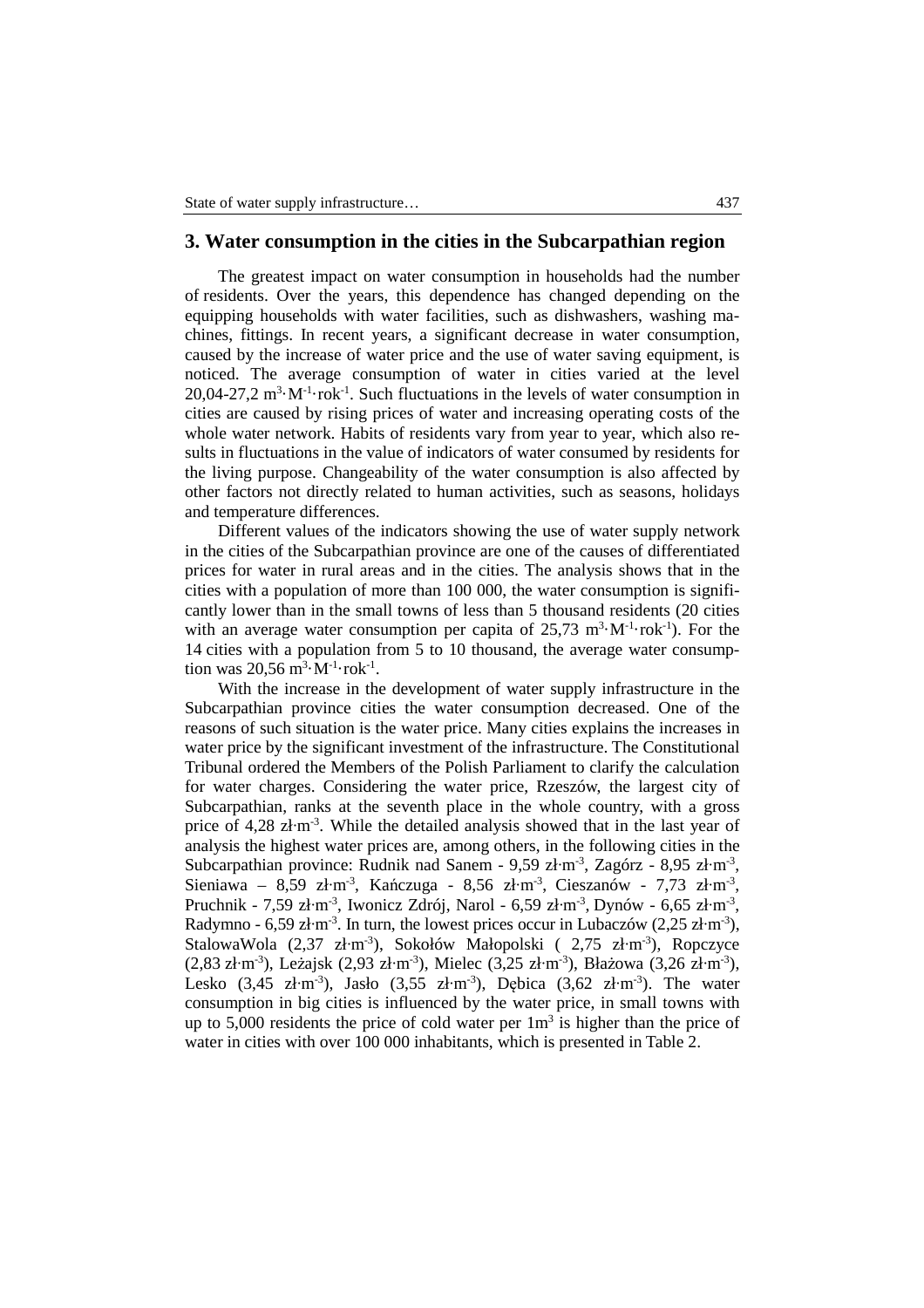|                                          | Number of urban residents |            |             |             |              |                   |       |
|------------------------------------------|---------------------------|------------|-------------|-------------|--------------|-------------------|-------|
| Specification                            | 5000<br>poniżej           | 5000-10000 | 10000-20000 | 20000-50000 | 50000-100000 | powyżej<br>100000 | Total |
| Total number of cities                   | 20                        | 14         | 7           | 6           | 3            |                   | 51    |
| Srednia cena za wodę (netto), $z/m^{-3}$ | 5,81                      | 4,49       | 3,11        | 4,20        | 2,40         | 3,96              | 4,00  |

Table 2. The average net price per  $1m<sup>3</sup>$  of water in the cities of the Subcarpathian province in 2014 Tabela 2. Średnia cena netto za 1m<sup>3</sup> wody w miastach województwa podkarpackiego w 2014 roku

Water consumption for various purposes in the cities of the Subcarpathian province varies throughout the period of analysis, which in case of individual sectors of the economy is due to economical water and sewage management in industrial plants, so the introduction of closed water circuits, the recession of the economy and the closure of unprofitable (often water-absorbing) industrial plants, as well as the environmental protection requirements, which force the industrial plants to use the environment friendly technology. The water consumption for industry underwent fluctuations throughout the analysed period, in the last year of analysis it amounted to  $19302 \text{ dam}^3 \cdot a^{-1}$  (the average increase of 22% compared to the first year of the analysis). Similar situation occurred in the case of water used for agriculture and forestry, despite large fluctuations in water consumption, the average increase in the last year of analysis was 40% and the water consumption in 2014 amounted to  $42222 \text{ dam}^3 \cdot a^{-1}$ . On the other hand, the consumption of water for the operation of the water supply network has fallen to value of  $60627,2 \text{ dam}^3 \cdot a^{-1}$ , a decrease of 17%.

# **4. Percentage of people with access to water supply network in the cities of the Subcarpathian province**

With the increase in population, urbanization and fast economic development the demand for water increases. In the last year of analysis the indicator of the access to water supply network was 96.8%. There was a significant increase in number of people who use the water supply system in comparison to 1995 when the indicator was 84%. The cities where almost 100% of people have the access to water supply network are: Przecław, Brzostek, Lubaczów, Nowa Dęba. In Sieniawa, Głogów Małopolski, Iwonicz-Zdrój, Łańcut, the access to the water supply network had 99,95%. The cities with the smallest number of the population having access to water supply network were: Dynów (44,01%), Rymanów (4,48%), Jedlicze (54,49%), Radymno (58,64%), Rudnik on San (67,23%), Nisko (77,73%), Strzyżów (78,29%). Providing the residents safe water for con-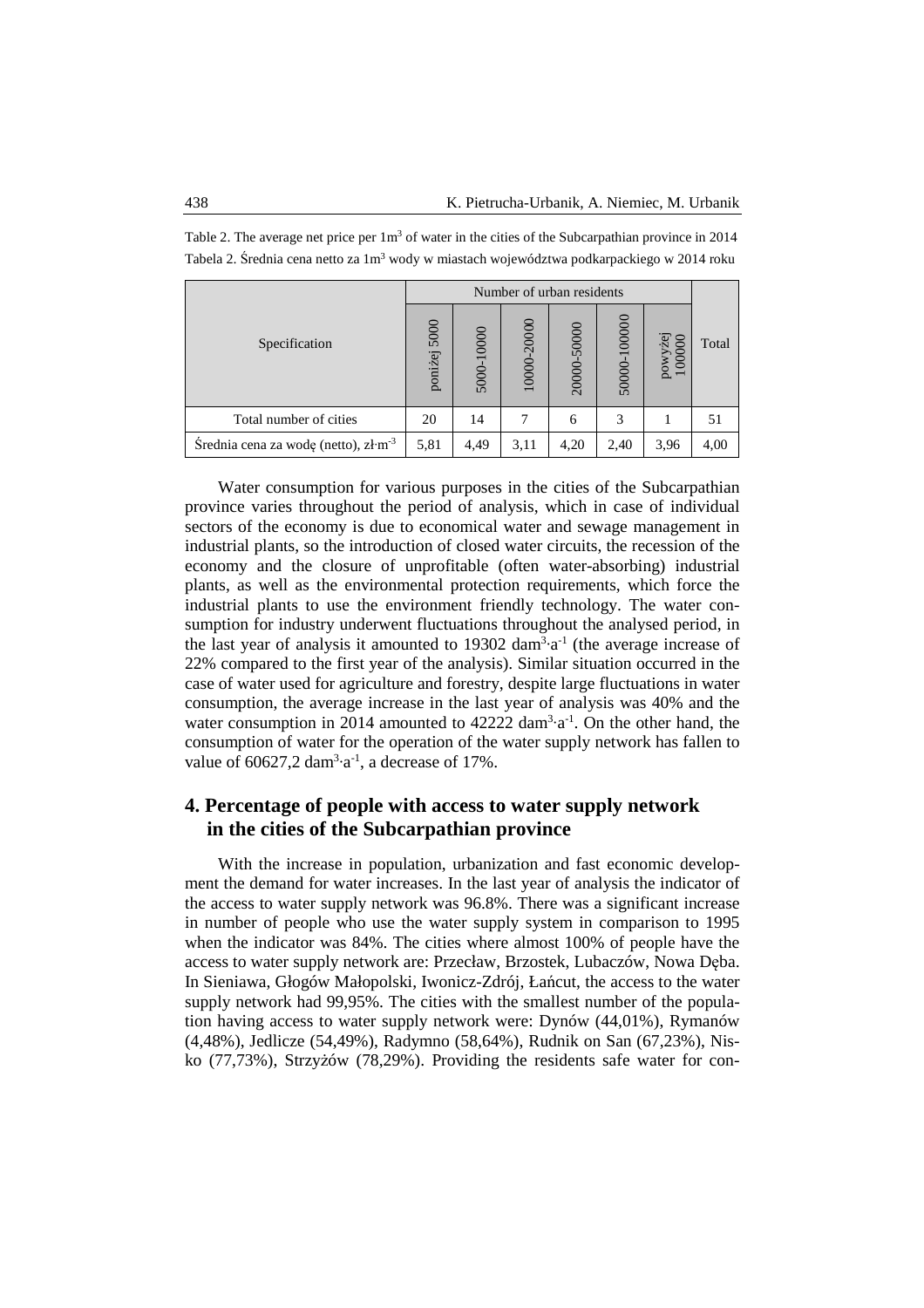sumption is not an easy process and requires a large involvement of operators in the efficient management and, among others, the renovation of old water pipes. The reason for the connection to a public municipal water supply system even the smallest households, that often have individual underground water well, can be depletion of small water sources which can often be caused by weather conditions or improving the material conditions of the residents. More and more new housing estates and houses are being built in the outskirts of cities, which affects the need to build new water supply networks.

## **5. Failure frequency of water supply network**

In the figures 3-4 the number of failures that occurred in the distributional pipes were summarized, referring the number of failures to the length of the water network [9]. Eight water supply systems were distinguished in Subcarpathian Province with different population: 6 thousand residents (a), 47 thousand residents (b), 47 thousand residents (c), 67 thousand residents (d), 181 thousand residents (e), 40 thousand residents (f), 113 thousand residents (g) (the available data concern only distribution network), 18 thousand residents (h), 62 thousand residents (i).



Fig. 3. The failure rate for the distribution network  $\lambda_R$ 

Rys. 3. Zestawienie wskaźnika intensywności uszkodzeń dla przewodów rozdzielczych λ<sub>R</sub>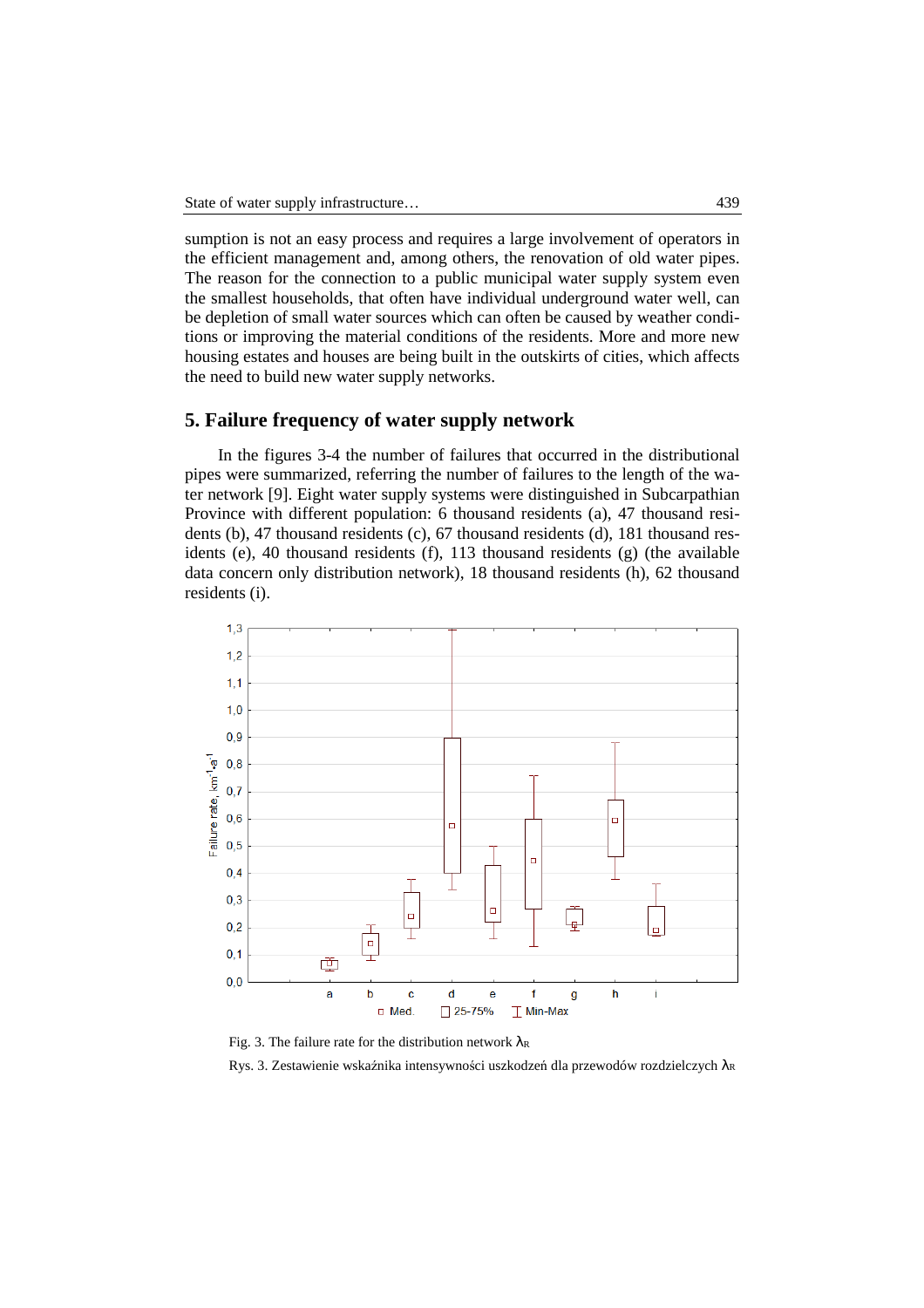

Fig. 4. The failure rate for the water connections  $\lambda_P$ Rys. 4. Zestawienie wskaźnika intensywności uszkodzeń dla przyłączy wodociągowych λε

The values of failure rates for distributional pipes  $\lambda_R$  slightly differ from the criteria values proposed in the studies [12]. For water supply connections the failure rates are at a satisfactory level. The detailed analysis of failures showed that the failure rate for water supply connections show a downward trend. In the last year of analysis in selected cities the values of failure rates for the distribution network were as following:  $0,16 \text{ km}^{-1} \cdot a^{-1}$  (e),  $0,38 \text{ km}^{-1} \cdot a^{-1}$  (c),  $0,375 \text{ km}^{-1} \cdot a^{-1}$  (d),  $0,19 \text{ km}^{-1} \cdot a^{-1}$  (f),  $0,18 \text{ km}^{-1} \cdot a^{-1}$  (e) and remained at a satisfactory level.

#### **6. Conclusion**

 The decrease in water consumption was mainly due to the rising price of water, as well as increasing environmental awareness of people, who, for several years, pay more attention to the ecology. Lower water consumption makes it difficult to conduct the forecasting of water supply. However, in order to reduce the consequences of changes in water quality in the network, due to extension of the time of water flow, the companies take various countermeasures, including, among others, the rinsing of water supply network. Larger water consumption for rinsing the water supply system contributes to the increase in production costs and charges for water services.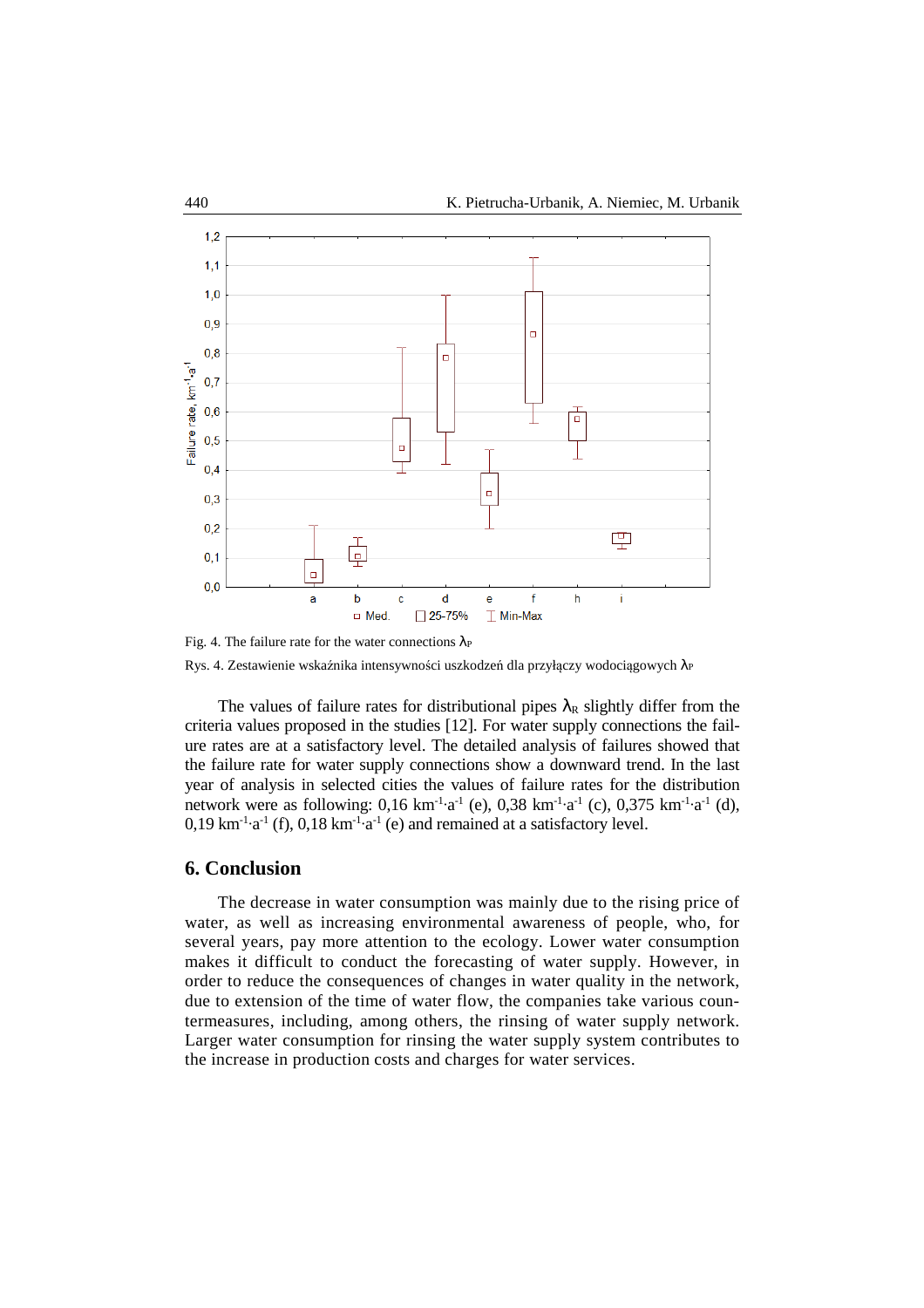The rapid development of water supply infrastructure in the Subcarpathian region encourages investors to make new investments. The significant expansion of water supply infrastructure in the cities of the Subcarpathian province occurs due to the connecting the adjacent areas to the cities and the expansion of existing cities or building the new ones, so connecting the new buildings to the water supply network.

#### **Literature**

- [1] Bergel T., Kaczor G., Bugajski P., Stan techniczny sieci wodociągowej w małych wodociągach województwa podkarpackiego i małopolskiego, Infrastruktura i Ekologia Terenów Wiejskich, nr 3/IV/2013, s. 291-304.
- [2] Dohnalik P., Straty wody w miejskich sieciach wodociągowych, Polska Fundacja Ochrony Zasobów Wodnych, Bydgoszcz 2000.
- [3] Dymaczewski Z., Sozański M.M. Wodociągi i kanalizacja w Polsce tradycja i współczesność, Polska Fundacja Ochrony Zasobów Wodnych, Poznań-Bydgoszcz 2002.
- [4] Dziembowski Z., Poradnik wodociągi i kanalizacja. Ekonomika wodociągów i kanalizacji, Część IV, Wyd. Arkady, Warszawa 1971.
- [5] Główny Urząd Statystyczny, Ochrona środowiska, Roczniki statystyczne za lata 1995-2014.
- [6] Heidrich Z., Jędrzejkiewicz J.: Analiza zużycia wody w miastach polskich w latach 1995-2005. Ochrona Środowiska 2007, vol. 29, nr 4, s. 29-34.
- [7] Kłos-Trębakiewicz H., Osuch-Pajdzińska E., Wybrane wskaźniki charakteryzujące wodociągi w dużych miastach polskich w latach 2005-2008, Gaz, Woda, Technika Sanitarna, nr 3/2010, s. 7-15.
- [8] Kwietniewski M., Rak J., Niezawodność infrastruktury wodociągowej i kanalizacyjnej w Polsce, PAN, Warszawa 2010.
- [9] Kwietniewski M., Roman M., Kłoss-Trębaczkiewicz H.: Niezawodność wodociągów i kanalizacji. Arkady, Warszawa 1993.
- [10] Pietrucha-Urbanik K., Bernacka A.: Analysis of Water Infrastructure Development a Case Study of the Exemplary Water Supply System. Czasopismo Inżynierii Lądowej, Środowiska i Architektury, Journal of Civil Engineering, Environment and Architecture, JCEEA, z. 63, nr 2/I/2016, s. 221-230. DOI: 10.7862/rb.2016.124.
- [11] Rak J., Pietrucha-Urbanik K. New directions for the protection and evolution of water supply systems - smart water supply. Czasopismo Inżynierii Lądowej, Środowiska i Architektury - Journal of Civil Engineering, Environment And Architecture. JCEEA, z. 62, nr 3/I/2015, pp. 365-373. DOI: 10.7862/rb.2015.121.
- [12] Rak J.: Podstawy bezpieczeństwa systemów zaopatrzenia w wodę. Komitet Inżynierii Środowiska PAN. t. 28, 2005.